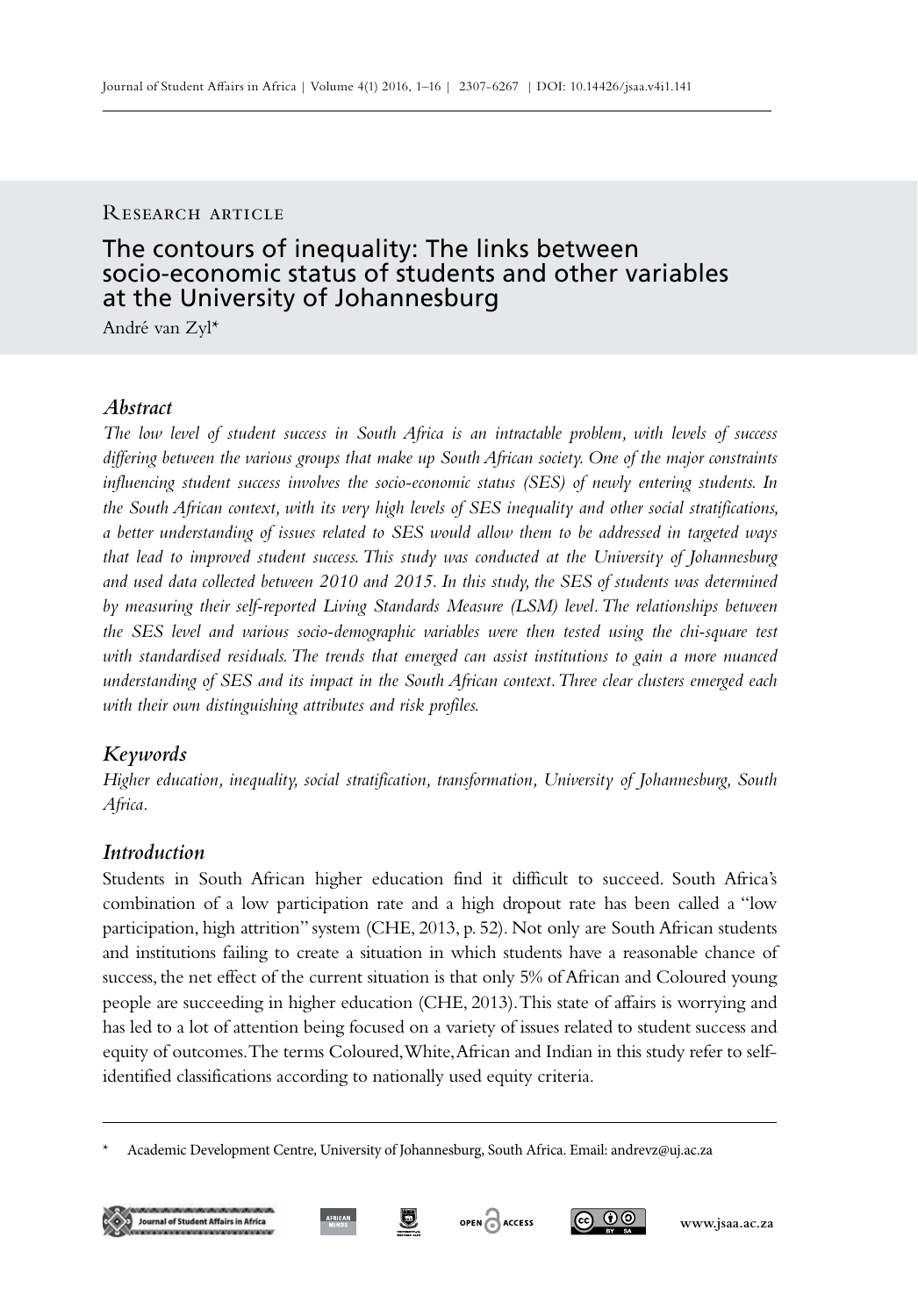Many students who fail are poor and, as Scott, Yeld and Hendry (2007) point out, the concept of student under-preparedness is often used to discount these poor students. This simplistic view is, however, not tenable. Issues such as social capital, schooling and a lack of career guidance are directly related to poverty and are known to play important roles in determining student success. The divided and unequal state of the socio-economic status (SES) distribution in South Africa has a crucial impact and, according to Walton, Bowman and Osman (2015), crystallises in the student protests about funding on many South African campuses. This also leads to a questioning of the concept under-preparedness (CHE, 2013, p. 17) and an acceptance that "a gap can be closed from either side" (from the student/ societal or the institutional sides).

Schreiber, Leuscher-Mamashela and Moja (2014, p. vii) point out that the most important modern theorist on student academic persistence (Hausmann, Schofield and Woods, 2007), Vincent Tinto, links pre-entry attributes to student integration. They further identify the whole idea of integration as especially important in a context with "fragmented social structures" and "deepened social cleavages". Tinto (2014) framed his South African discussions as part of the Quality Enhancement Project by pointing out that there is a performance gap between relatively rich and relatively poor students in the USA and that this gap seems to be growing over time. As Tinto (2014, p. 6) stated during his South African visit: "Providing students access without support is not opportunity. Without support, academic, social, and financial, too many students do not complete their programmes of study. It is my view that once an institution admits a student, it becomes obligated to provide, as best it can, the support needed to translate the opportunity access provides to success". Walton, Bowman and Osman (2015) found that finance plays an enabling role allowing students admitted to university also to succeed.

The link between the financial resources available to a student and his or her ability to persist has been made by many researchers, including Astin (2005); Berkovitz and O'Quin (2006); Isaak, Graves and Mayers (2006); Kreysa (2006); and Veenstra (2009). In the South African context, the link between SES and student persistence has been confirmed by De Beer (2006); Manik (2014); and Van Zyl, Gravett and De Bruin (2012). Reason (2009) found that SES was the second most powerful predictor of student success (after previous academic performance) in the United States. Poor students often have a combination of factors that puts them at a higher than normal risk of non-completion (Van Rooyen, 2001; Wessel *et al*., 2006).

Many authors, including Caison (2005) and Kuh *et al*. (2007), have found that poorer students often do not have the necessary skills and support to manage on their own. These students tend to have a variety of complex risk factors present in their background and demographic characteristics (Johnston & MacLeod, 2004; Kuh *et al*., 2007). McLoughlin (2012) and Williams, Leppel and Waldauer (2005), for example, identify SES as an important factor in student career choice; lower levels of academic preparedness; general academic performance; and ability to complete their studies. Lower-SES students are often first-generation university entrants; have poorer high school education; and have access to very low levels of financial support and other socio-cultural factors (Jones *et al*., 2008;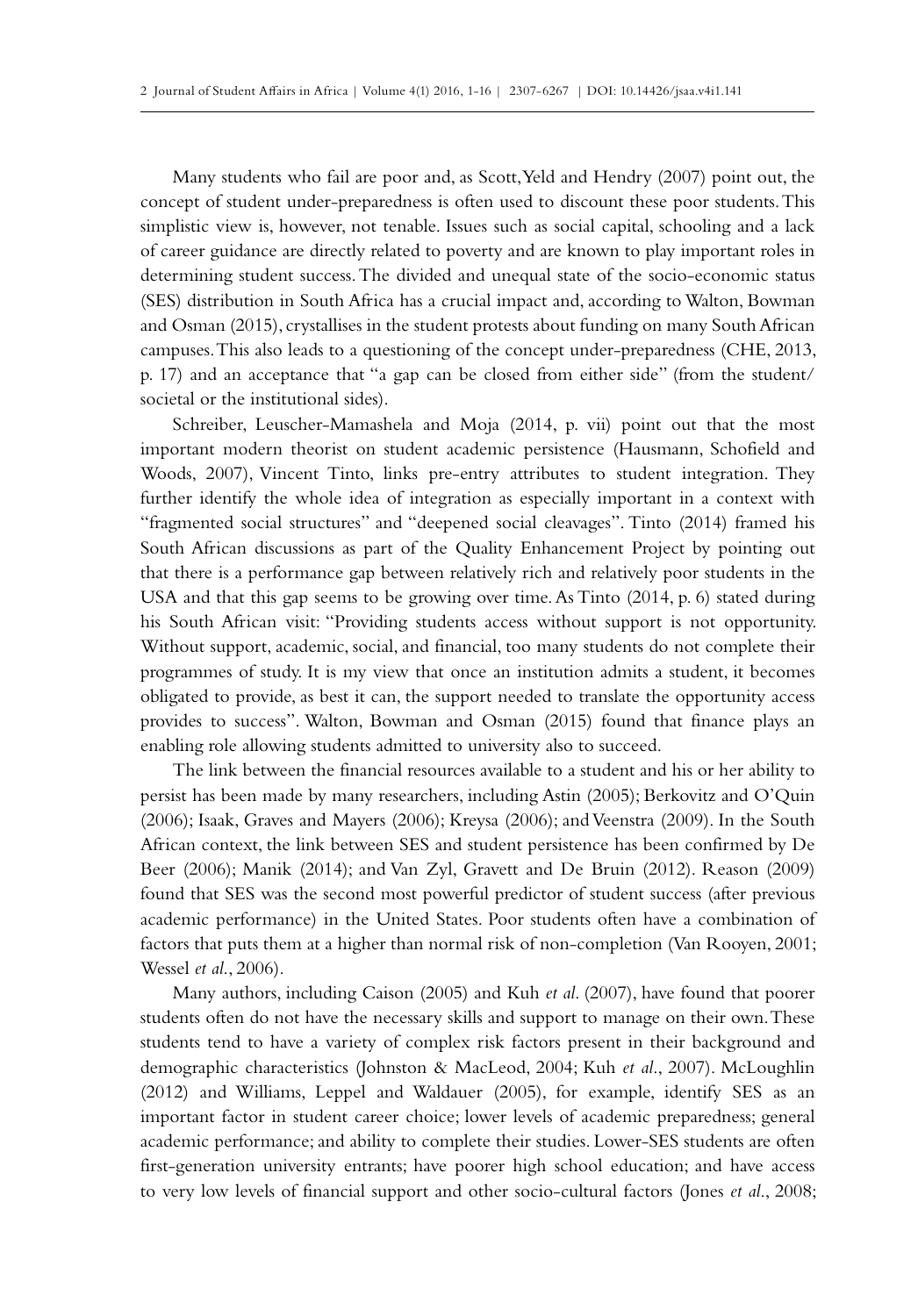Wessel *et al*., 2006). McLoughlin (2012, pp. 12–13) also suggests that low-SES students experience higher education differently from their richer colleagues. This includes their perceived ability to make friends and "fit in", their experiencing pressure more acutely, and the fact that they experience pressures to access basic necessities. Such students often also lack the ability to make the necessary social links needed for academic success (Astin, 2005).

Breier (2010) points out that "financial constraints" in some contexts refer to temporary financial problems with which institutions are often able to assist students. As a result, internationally, low SES is often identified as a secondary cause for student early departure and/or dropout. The concept "financial constraints" can, however, often have a very different meaning depending on the context within which it is used. Breier (2010, p. 669) uses the words "deprivation" and "extreme poverty" to indicate the deeper level of financial constraints faced by students in the South African context. When someone is poor in South Africa, it often means they do not have access to many relatively basic life requirements. A lack of finances tends to impede their academic success more acutely and the wide range of serious financial side effects might cause them to drop out at any point during their academic career. Breier (2010) found that "financial constraints" have a greater and a more continuous effect on poorer students in South Africa than on their richer counterparts.

South Africa still suffers from deep economic fragmentation linked to the country's history, clearly illustrated in one of the highest Gini coefficients in the world (0.63 in 2011 compared to 0.41 in the USA). This deep level of poverty prevalent in South African society is illustrated in the publication *Poverty trends in South Africa* (Statistics South Africa, 2014). In this document, it was reported that 45% of the South African population (approximately 23 million people) were classified as "poor" with 20.2% (10.2 million people) living in "extreme poverty". Not only is there an exceptionally wide division between rich and poor (as reflected in the Gini coefficient), that division is still strongly delineated according to race (Manik, 2014). This is illustrated by the fact that 54% of black Africans are classified as poor and only 0.8% of Whites are so classified (Statistics South Africa, 2014). According to Breier (2010), these patterns of poverty continue to reflect the country's racially divided past. This has led Letseka, Breier and Visser (2009, p. 25) to apply the concept of "two nations" living simultaneously in South Africa to the South African context. When students from the very poor SES groups enter university, they often struggle to meet the basic financial requirements of university studies; any unforeseen expenses exacerbate the problems they face.

It is therefore clear that many talented students in South Africa find themselves constrained by finances and, as a result, unable to translate their potential into actual performance. Yorke and Longden (2004) also point out that making progress in the area of student success in a relatively poor country, like South Africa, is a far greater challenge than in richer countries with more resources available to them. This makes it very important to unpack the various socio-economic status levels by looking into their constituents. As Reason (2009) points out, such an understanding would allow institutions the benefit of being able to target interventions at specific sub-groups.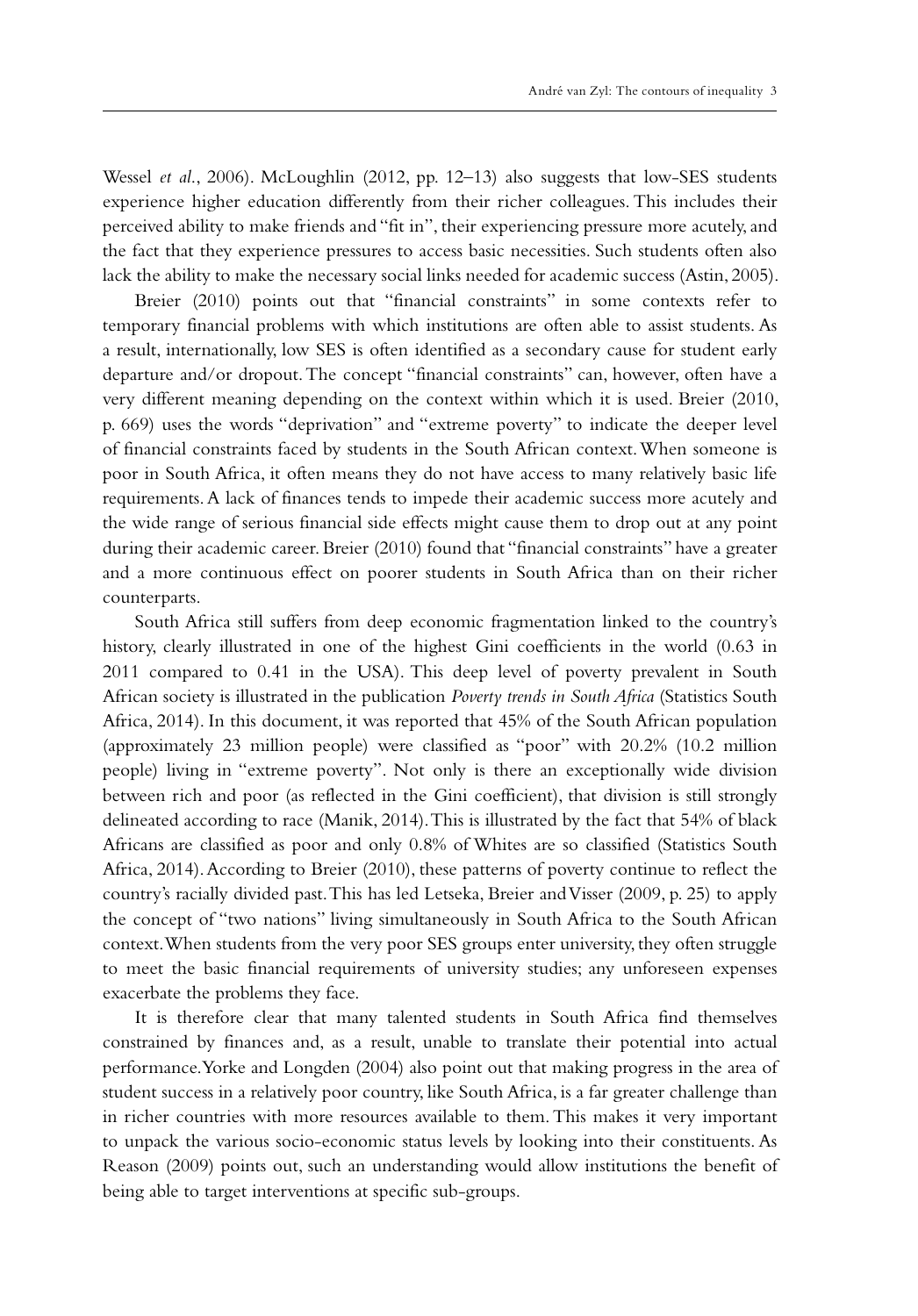#### *Research method and analysis*

To address the above questions in the context of one university in the South African context, this paper presents research conducted using a sample of 21 037 student responses collected using the Student Profile Questionnaire (SPQ) between 2010 and 2015 at the University of Johannesburg (UJ). UJ is a merged institution that came into existence in 2005, with four campuses, each with its own history. The demographic characteristics of the participants in this study closely matched the demographic profile of the institution (South African National Census 2011 data given in brackets; Statistics South Africa, 2012), with 82.1% (79.2%) of the sample being black African; 3.5% (2.5%) Indian; 3.6% (8.9%) Coloured; and 10.8% (8.9%) White. This is broadly representative of the demographic profile of South Africa. A total of 9 011 (42.8%) male students and 12 026 (57.2%) female students took part in this study and the four campuses and nine faculties of the university were proportionally represented in the sample.

#### **Variables**

To investigate the relationship between SES and other variables, it was decided to use the Living Standards Measure (LSM) instrument that was developed and refined by the South African Advertising Research Foundation (SAARF) (Martins, 2006). The LSM measure was used as a recognised SES measure to investigate links to other student data obtained from the Student Profile Questionnaire. The original LSM instrument was created in the 1980s; the updated universal Living Standards Measure came into use in, and was refined from, 2001 (Martins, 2006). The LSM subdivides the population into 10 LSM categories, which, for the purpose of this study, have been grouped into five groups. The development and testing of the SPQ is described in Van Zyl (2010) and van Zyl *et al*. (2012). The relationships between 21 socio-demographic and academic variables with the five SES levels created from the LSM scores were investigated. The LSM levels were typified as Low, Medium Low, Medium High, High and Very High. Classification was done based on the LSM level divisions as per the SAARF website (www.saarf.co.za).

#### **Data analysis**

Both variables in this study were categorical and, as a result, the chi-square test was selected to investigate the statistical association between them (Agresti & Finlay, 2009). The chi-square test assumes that no relationship between the variables exists and then tests that assumption statistically. The Pearson chi-square value was used (Pallant, 2005) to test if a statistically significant relationship between the two variables existed. While analysing the cross-tabs, a significance level of  $p = 0.05$  was used in selecting significant variables and Cramer's V was calculated to determine the effect size of the variables.

The results obtained from the analyses for the whole group using LSM and selected socio-demographic variables are shown in Table 1.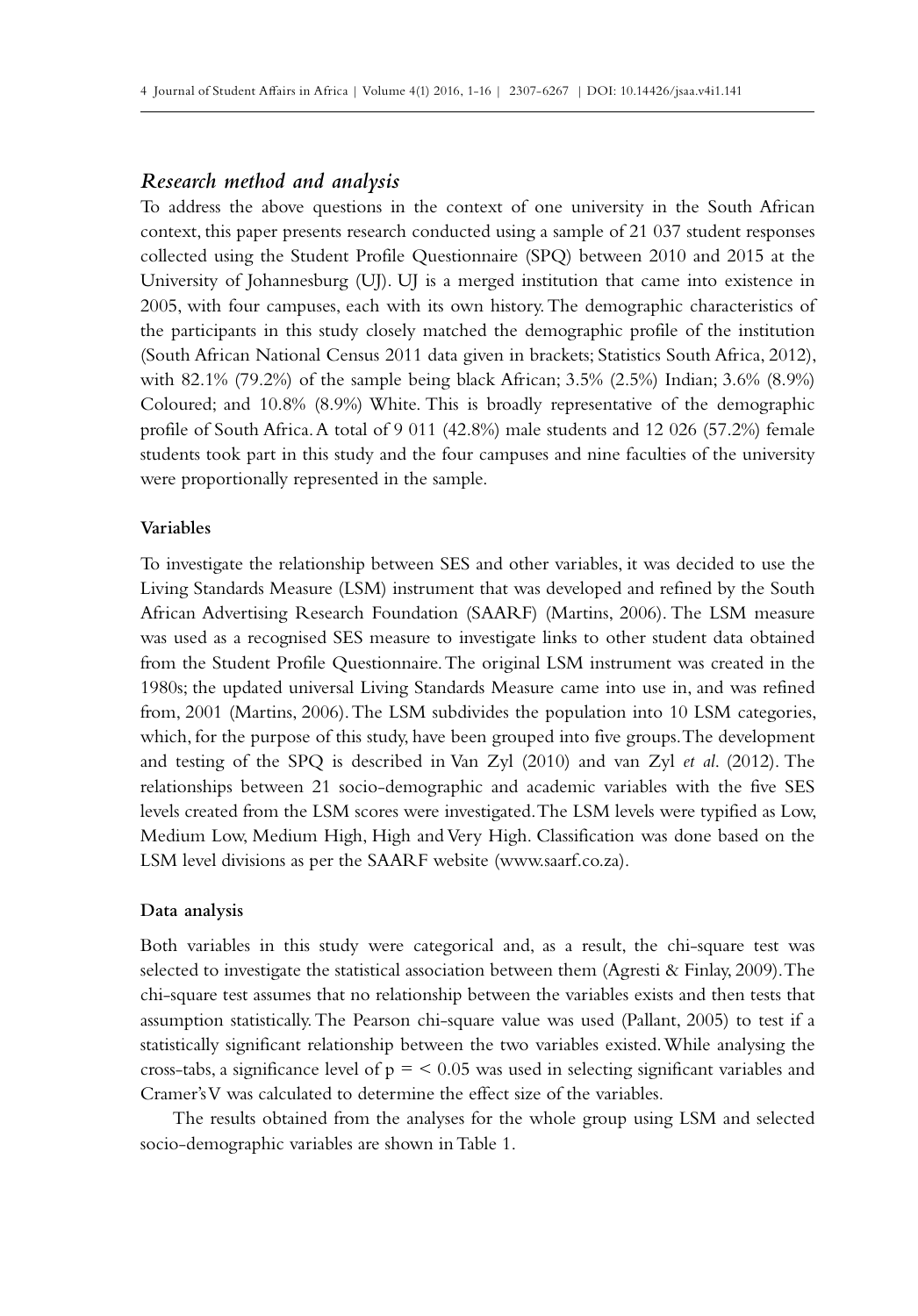| Variable                                                                 | $\chi^2$  | df             | $\mathbf{P}$ | Cramer's V |
|--------------------------------------------------------------------------|-----------|----------------|--------------|------------|
| Gender                                                                   | 11.674    | $\overline{4}$ | 0.020        | 0.024      |
| Population group                                                         | 2 485.712 | 12             | < 0.001      | 0.199      |
| Campus                                                                   | 236.303   | 12             | < 0.001      | 0.063      |
| Did you visit a campus before coming to<br>university?                   | 15.876    | $\overline{4}$ | 0.003        | 0.027      |
| Why are you studying?                                                    | 49.010    | 28             | 0.008        | 0.024      |
| Which role does your family play in your<br>studies?                     | 54.740    | 16             | < 0.001      | 0.026      |
| How easy will making friends be?                                         | 219.359   | 12             | < 0.001      | 0.059      |
| Have you considered changing course?                                     | 45.976    | 8              | < 0.001      | 0.033      |
| Self-rated English level                                                 | 799.421   | 12             | < 0.001      | 0.113      |
| How many books were there in the house<br>in which you grew up?          | 1 592.084 | 20             | < 0.001      | 0.215      |
| How many books have you read for fun in<br>the past year?                | 355.544   | 12             | < 0.001      | 0.117      |
| Rate your English teacher's English level                                | 417.644   | 12             | < 0.001      | 0.130      |
| For how many hours did you study at<br>school?                           | 112.952   | 16             | < 0.001      | 0.037      |
| NBT Quantitative Lit. level                                              | 436.270   | 8              | < 0.001      | 0.175      |
| NBT Academic Lit. Level                                                  | 486.653   | 8              | < 0.001      | 0.188      |
| Distance from campus                                                     | 359.715   | 16             | < 0.001      | 0.065      |
| Where will you stay?                                                     | 585.630   | 20             | < 0.001      | 0.083      |
| Are you worried about money stopping<br>your studies ?                   | 3 868.258 | $\overline{4}$ | < 0.001      | 0.429      |
| How are you financed?                                                    | 433.151   | 16             | < 0.001      | 0.072      |
| Which level of education does the parent<br>with the highest level have? | 288.936   | 20             | < 0.001      | 0.060      |
| First-generation status                                                  | 422.394   | 20             | < 0.001      | 0.071      |

**Table 1: Chi-square results for all variables with LSM level**

*Note: Statistically significant pre-entry attributes on the p ≤ 0.001 level shown in bold face*

#### **Standardised residuals**

Chi-square results indicate a statistically significant relationship, but do not indicate where within the variables the relationship resided. By calculating standardised residuals for all instances where a statistically significant chi-square result was found, it was possible to see where in the variables the relationship was located (see Table 2). The general rule for standardised residuals is that an absolute value of 2 or greater (or  $-2$  or less) implied that there is a 95% chance that the variation had been caused by the one variable's influence on the other. Any standardised residual of 3 or more (or  $-3$  or less) moved the level of certainty up to the 99% level (Hinkle *et al*., 1988). A positive standardised residual indicated that the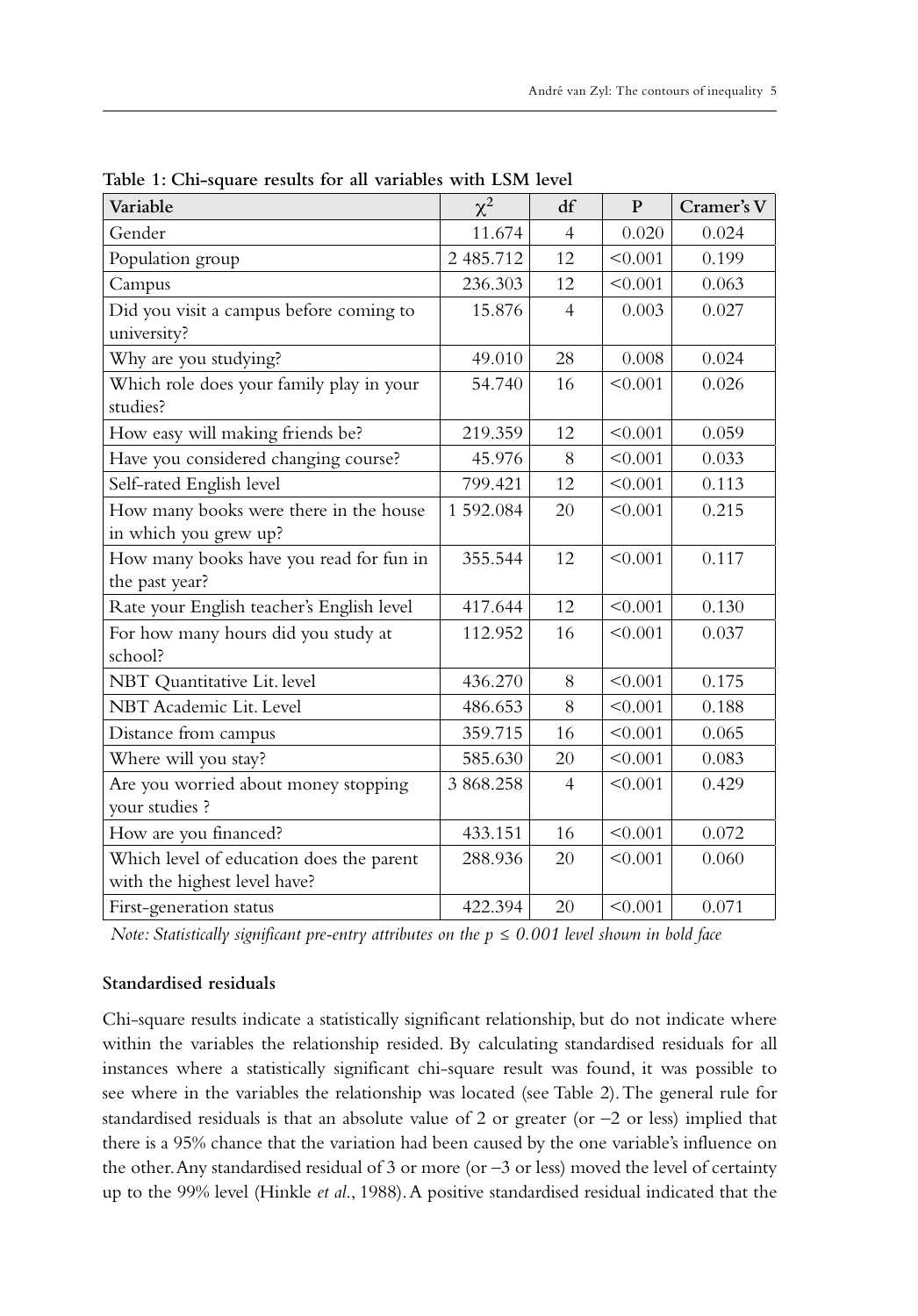observed frequency in that cell was higher than would be expected if no relationship was found. A negative residual indicated that the cell had a lower frequency than would be expected if no relationship existed.

| LSM level                                  | Low     | Medium<br>Low | Medium<br>High | High    | Very<br>High |
|--------------------------------------------|---------|---------------|----------------|---------|--------------|
| Factor                                     |         |               |                |         |              |
| Population group                           |         |               |                |         |              |
| White                                      | $-8.1$  | $-14.7$       | $-14.0$        | $-10.3$ | 35.1         |
| Indian                                     |         | $-9.8$        | $-4.8$         | $-4.5$  | 12           |
| Coloured                                   | 4.6     | $-3.8$        | $-4.1$         |         | 2.0          |
| African                                    | 2.1     | 7.5           | 6.9            | 5.0     | $-15.6$      |
| Campus                                     |         |               |                |         |              |
| Campus 1 (City, degree focus)              | $-3.3$  | $-3.8$        |                |         | 6.9          |
| Campus 2 (City, diploma focus)             | 3.8     |               |                |         |              |
| Campus 3 (Inner city, diploma)             |         | 3.3           |                |         | $-3.8$       |
| Campus 4 (City/informal)                   | 2.0     | 4.5           | 4.9            |         | $-8.0$       |
| Visit campus                               |         |               |                |         |              |
| No                                         |         |               |                |         | $-2.9$       |
| Why study?                                 |         |               |                |         |              |
| Because I really want to                   |         |               |                | $-2.4$  | 2.2          |
| Family role                                |         |               |                |         |              |
| Shows some interest, not very<br>involved  | 3.2     |               |                | 2.0     | $-3.9$       |
| Making friends                             |         |               |                |         |              |
| Very tough                                 |         | $-3.5$        |                |         | 3.8          |
| Somewhat difficult                         | 3.2     | 3.9           | 3.4            |         | $-8.5$       |
| Very easy                                  | $-5.0$  |               |                |         | 6.7          |
| Considered changing course                 |         |               |                |         |              |
| No                                         | $-2.0$  |               |                |         | 3.1          |
| Yes, but I did not change it               |         |               |                |         | $-3.4$       |
| Yes, and I changed it to something<br>else | 2.3     |               |                |         | $-2.8$       |
| English level                              |         |               |                |         |              |
| First language                             |         | $-9.1$        | $-8.4$         | $-7.3$  | 17.1         |
| Second language                            |         | 6.7           | 6.0            | 5.5     | $-12.4$      |
| Books in house                             |         |               |                |         |              |
| None                                       | $-11.3$ | $-4.6$        |                | 3.2     | 23.6         |
| $\mathbf{1}$                               | $-4.6$  |               |                | 2.6     | 4.9          |

**Table 2: Standardised residuals LSM and socio-demographic factors**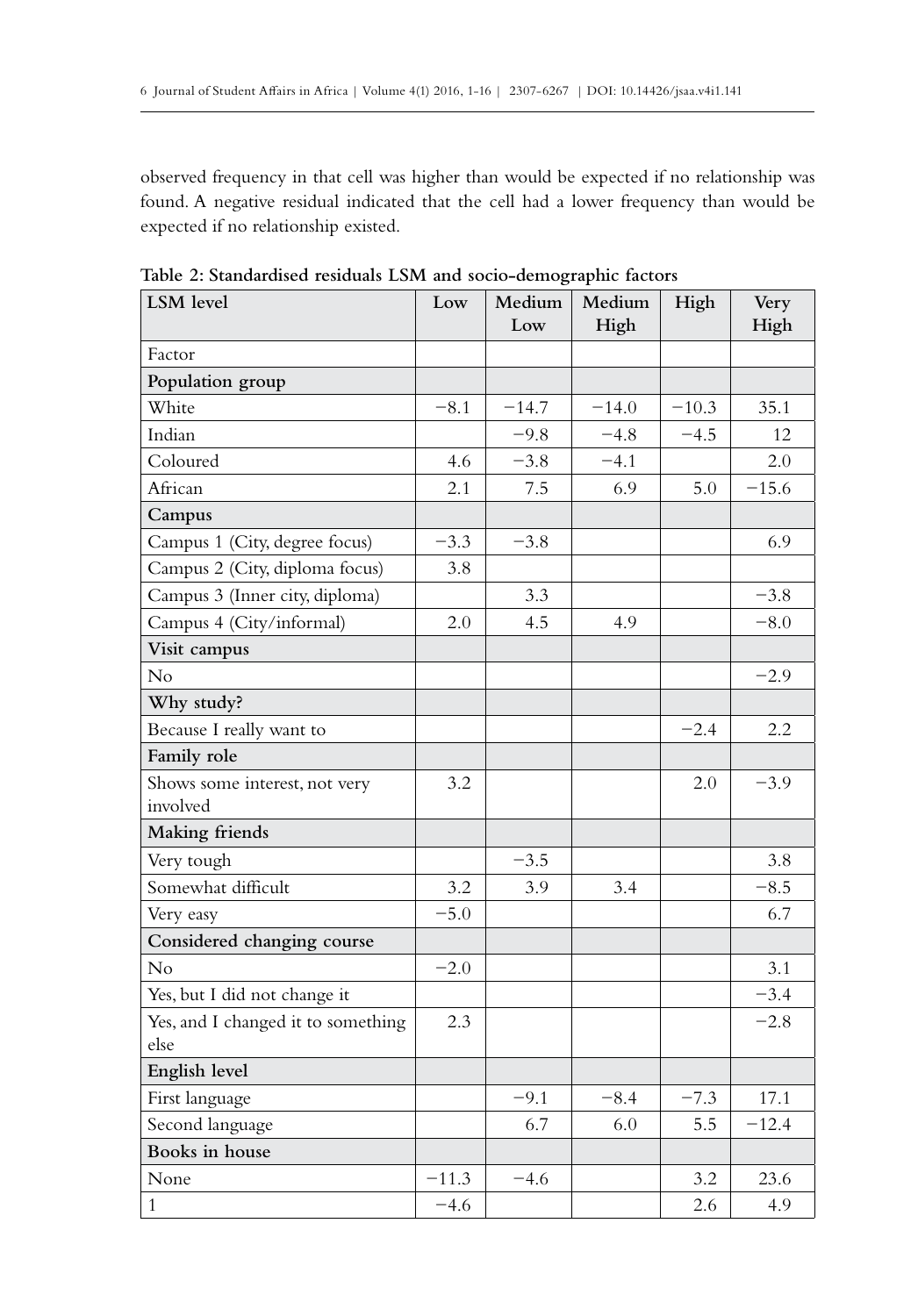| LSM level                                  | Low    | Medium<br>Low | Medium<br>High | High   | Very<br>High |
|--------------------------------------------|--------|---------------|----------------|--------|--------------|
| 2 to 10                                    | $-8.4$ | 2.9           | 5.0            | 6.1    |              |
| 11 to 20                                   | 3.4    |               |                |        | $-6.9$       |
| 21 to 50                                   | 8.9    |               | $-3.7$         | $-3.9$ | $-7.7$       |
| More than 50                               | 14.2   | $-2.1$        | $-4.7$         | $-8.2$ | $-7.6$       |
| Books read                                 |        |               |                |        |              |
| None                                       | $-4.2$ | $-4.0$        | $-2.2$         |        | 15.2         |
| Fewer than 5                               |        |               |                |        | $-5.0$       |
| Fewer than 10                              |        |               |                |        | $-4.9$       |
| English teacher                            |        |               |                |        |              |
| First language                             | 9.9    | $-3.1$        | $-4.5$         | $-7.9$ |              |
| Second language (good)                     | $-9.4$ | 3.5           | 4.9            | 7.0    |              |
| Third language (reasonable)                | $-4.6$ |               |                | 4.4    |              |
| Fourth (poor)                              |        |               |                | 2.4    |              |
| Previous study habits                      |        |               |                |        |              |
| Fewer than 5 hours per week                |        | 2.3           |                | $-3.8$ | 3.9          |
| Between 15 and 20 hours per                |        |               |                |        | $-2.7$       |
| week                                       |        |               |                |        |              |
| More than 20 hours per week                |        |               | 2.0            | 2.1    | $-6.0$       |
| NBT Quantitative Lit.                      |        |               |                |        |              |
| <b>Basic</b>                               | 4.3    | 3.8           | 3.7            |        | $-10.8$      |
| Intermediate                               | $-2.7$ |               |                |        | 5.9          |
| Proficient                                 | $-4.0$ | $-5.1$        | $-4.5$         |        | 12.6         |
| NBT Academic Lit.                          |        |               |                |        |              |
| <b>Basic</b>                               | 5.6    | 4.3           | 3.6            |        | $-10.8$      |
| Proficient                                 | $-4.6$ | $-5.3$        | $-6.6$         |        | 14.4         |
| Distance from campus                       |        |               |                |        |              |
| On campus                                  |        | $-2.8$        |                |        | 2.6          |
| Within easy walking distance               |        | 4.8           | 4.2            | 4.2    | $-9.4$       |
| Less than 20 minutes' drive away           |        |               |                | $-2.4$ | 3.6          |
| Between 20 minutes and one<br>hour's drive |        | $-3.4$        | $-4.8$         | $-2.4$ | 7.7          |
| More than one hour's drive                 | 2.1    | 2.7           | 2.0            | 2.7    | $-7.3$       |
| Place of residence                         |        |               |                |        |              |
| At home                                    |        | $-6.4$        | $-6.6$         | $-6.3$ | 12.9         |
| Institutional accommodation                | $-2.2$ | 2.2           | 4.1            | 3.9    | $-5.1$       |
| Private accommodation (students<br>only)   |        | 5.8           | 5.0            | 3.9    | $-10.9$      |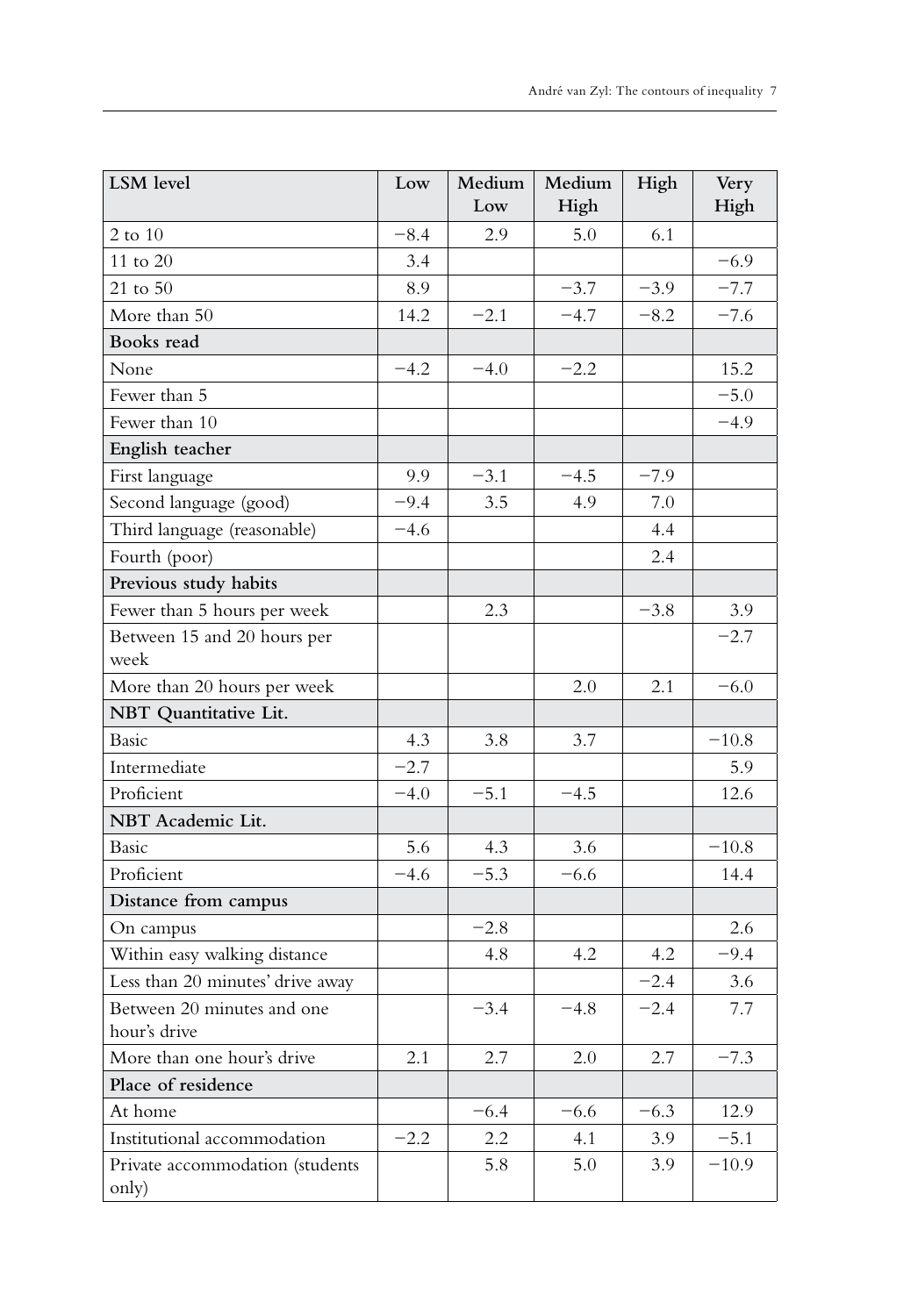| <b>LSM</b> level               | Low     | Medium | Medium | High   | Very    |
|--------------------------------|---------|--------|--------|--------|---------|
|                                |         | Low    | High   |        | High    |
| (students and non-students)    |         |        |        |        | $-2.0$  |
| Not at home but with family or |         |        |        |        | $-2.0$  |
| friends                        |         |        |        |        |         |
| Other                          | $-2.0$  |        |        | 3.5    |         |
| Worried about money            |         |        |        |        |         |
| Yes                            | 27.0    |        |        | $-5.3$ | $-19.9$ |
| No                             | $-41.3$ | 2.7    |        | 8.2    | 30.5    |
| Financial options              |         |        |        |        |         |
| Parents will pay               |         | $-5.0$ | $-4.9$ | $-4.8$ | 10.1    |
| Loan                           |         | 4.6    | 5.4    | 4.9    | $-10.9$ |
| Bursary                        | $-4.2$  | 3.8    | 3.7    |        | $-2.4$  |
| Combination of answers         | 2.0     |        |        |        |         |
| Parental qualifications        |         |        |        |        |         |
| Some schooling (not Grade 12)  |         |        | 3.1    | 2.0    | $-2.5$  |

Completed Grade 12 −3.0 2.5 2.5 2.2 −2.2

A three-year qualification  $\begin{vmatrix} 4.0 \end{vmatrix}$   $\begin{vmatrix} 4.0 \end{vmatrix}$   $\begin{vmatrix} -3.2 \end{vmatrix}$ 

First in family 2.0 −3.0 Both parents to university  $-2.5 \left| \right. -3.3 \left| \right. 3.5 \left. \right.$  3.5 Parents not but a brother or sister  $\vert$  5.9 4.1  $\vert$  −8.2 Many members of family attended  $-6.3$   $-6.4$   $-2.6$  10.8

 $-2.4$ 

 $-5.6$   $-6.4$   $-2.1$  9.6

# *Discussion*

after Grade 12

Grade 12

Fewer than three years of study

More than tree years of study after

**First-generation status**

The results above contain a variety of interesting trends. Some confirm findings in other studies and others (especially amongst the Low SES [LSES] and the Very High SES [VHSES] groups) seem anomalous and require further investigation. Using the standardised residuals to identify the details of the location of statistically significant relationships, three main groups emerged from the results above: The Low SES group displayed a number of distinguishing attributes (Group 1); the Medium Low SES (MLSES), Medium High SES (MHSES), and High SES (HSES) groups have a lot in common (Group 2); and, the VHSES group emerges as distinct in some ways (Group 3).

As was found by Manik (2014, p. 159), and confirmed in Groups 1 and 2 (as discussed below), the various types of "deprivations" suffered by poor students were not mutually exclusive and, as a matter of fact, tended to overlap. In the case of Group 3, the various types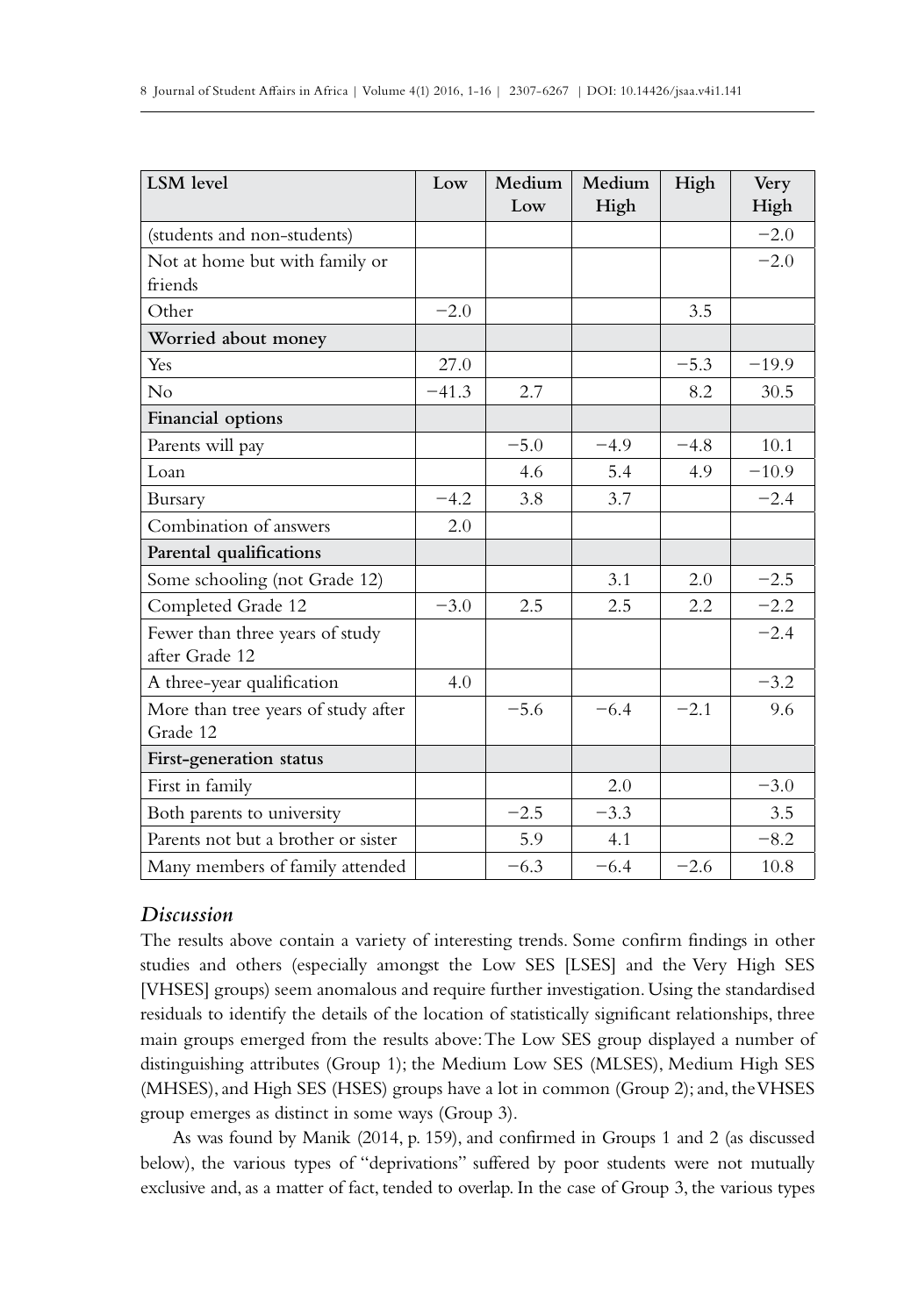of advantage were also found to overlap. The findings also support the position of Visser and Van Zyl (2013) with regard to the linking of population groups to relative advantage and/or disadvantage in the South African context. Moreover, the findings support Kuh *et al*. (2007), who found a statistically significant link between the finance methods students use and academic performance.

The three groups that emerged from the analyses were, then, as follows:

#### **Group 1: Low-SES students**

The LSES group consisted mostly of African students who tended to congregate on specific campuses of the University of Johannesburg. This group of students used a combination of funding sources and in many cases they had to try any means they could to access the required funds. As a result, this group tended to be worried that a lack of funding would stop them from completing their studies. Such students were also less likely to be able to access relatively costly institutional accommodation; as a result, they often had to travel for more than one hour to get to campus. On a social level, these students tended not to have a lot of parental support, confirming Modipane's (2011) notion that relative socio-economic status was linked with the likelihood that parents would support their children towards academic success. Group 1 students also expected it to be difficult to make friends in the new environment. Many of these students had to change their intended course of study at a late stage – indicating that they are likely not to be enrolled for their first-choice course. These students were also the most poorly prepared group academically, being more likely to have an academic literacies (AL) and quantitative literacy (QL) National Benchmark Test (NBT) score in the basic band (and less likely to be in the proficient band).

It is clear that students in this group have many risk factors and seemingly insurmountable obstacles in their way, but they still manage to gain entrance to university. The seemingly anomalous findings of this paper might give an indication of some of the enabling factors that allow students to make this heroic leap. These factors include that such students come from homes with many books, which is likely to indicate a reading culture and a value placed on education. These students were also likely to have read a number of books during the previous year and their parents seem to have tried to access further education. Another enabling factor seemed to be that Group 1 students had been taught English by someone who, in their perception, is an English first-language speaker. In summary, a literacy culture and value of education at home and a good English foundation seem to be enablers to get these very poor students into higher education.

#### **Group 2: Medium-low, Medium-high and High-SES students**

The second group consists of students from the MLSES, MHSES and HSES groups. This "middle group" has a lot in common and tended to show very similar patterns. This group consisted mostly of African students who tended to be distributed more evenly (less so for MLSES) amongst the four campuses of the university. Socially, they expected some difficulty in making friends, but they did not have a propensity to change their course at a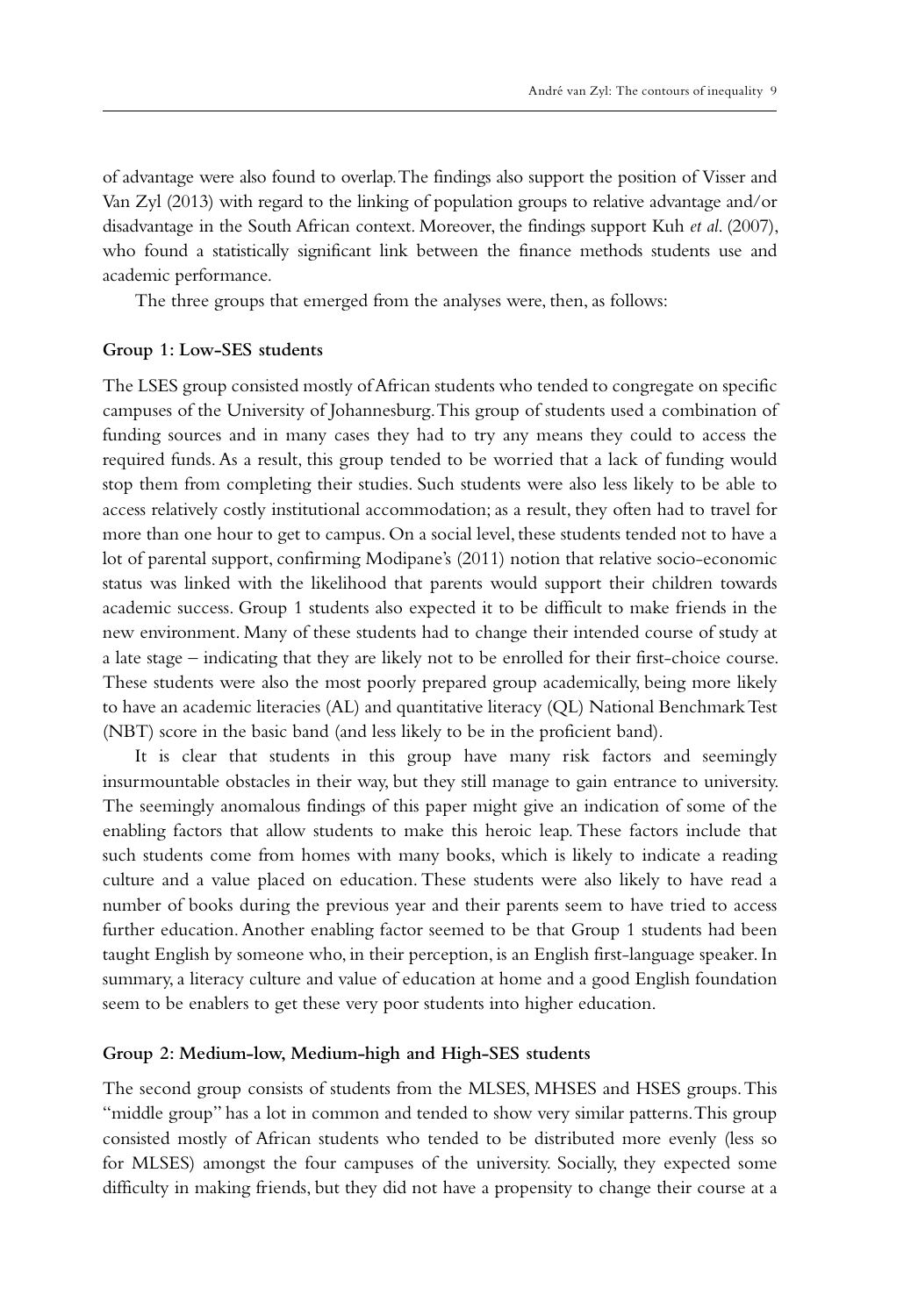late stage. This group tended to come from homes with a moderate number of books and they were likely to have read at least a few books in the previous year. Students were likely to report that English was not their first language and that the main person who taught them English was not an English first-language speaker. These students also tend to report that they worked relatively hard at school, but they tended to be more likely to be in the basic band (and less likely to be in the proficient band) for both the NBT AL and QL tests. These students tended either to stay in institutional accommodation or in communes relatively close to campus; they were less likely to stay at home. This meant that students in this group tended either to be able to walk to campus or had to travel for more than one hour to get to campus. Students tended to be less worried about money and they either used a bursary or a loan to fund their studies. It is likely that many of these students qualified for, and were able to access, National Student Financial Aid Scheme (NSFAS) loans. The parental education of students in Group 2 tended to be up to Grade 12 level, with few students having parents with more than a three-year qualification after school – as a result, these students also tended to be first-generation university entrants.

#### **Group 3: Very-high-SES students**

The last group were from the VHSES group and tended to represent the privileged minority. They were less likely to be African and were unevenly distributed amongst the institutional campuses. Students in Group 3 tended to report that they wanted to study, but contrary to the findings of Modipane (2011), their parents were not very involved in their studies. Socially, students either expected it to be very easy or very difficult to make friends, and they were not likely to have considered changing course. These students were much more likely to be English first-language speakers, and they tended to be more likely to score in the proficient NBT bands. Group 3 students tended to stay at home or on campus and have a moderate (less than one hour) commute to get to class. On the financial front, students tended not to be worried about money, and their main funding source was their parents (they were less likely to use a loan or a bursary). These students also tended to come from homes where higher education was something normal and where many members of their family had gone before them.

The analyses of the VHSES group also contained some seemingly anomalous findings, which put their seemingly strong position to succeed in higher education (explained above) at risk. More so than expected, VHSES students reported having no or one book in the house where they grew up and fewer than expected reported that they had more than 10 books (all categories). More students than expected in this group reported not having read any books for fun in the previous year, and fewer than expected reported having read 10 or fewer books. More students than expected in this group reported having studied for fewer than five hours a week at school and fewer than expected reported studying for 15 or more hours a week. These results seem to suggest that the advantaged background of VHSES students allows them easier access to higher education, but at the same time their poor literacy and study habits put them at risk of finding the transition into higher education particularly difficult.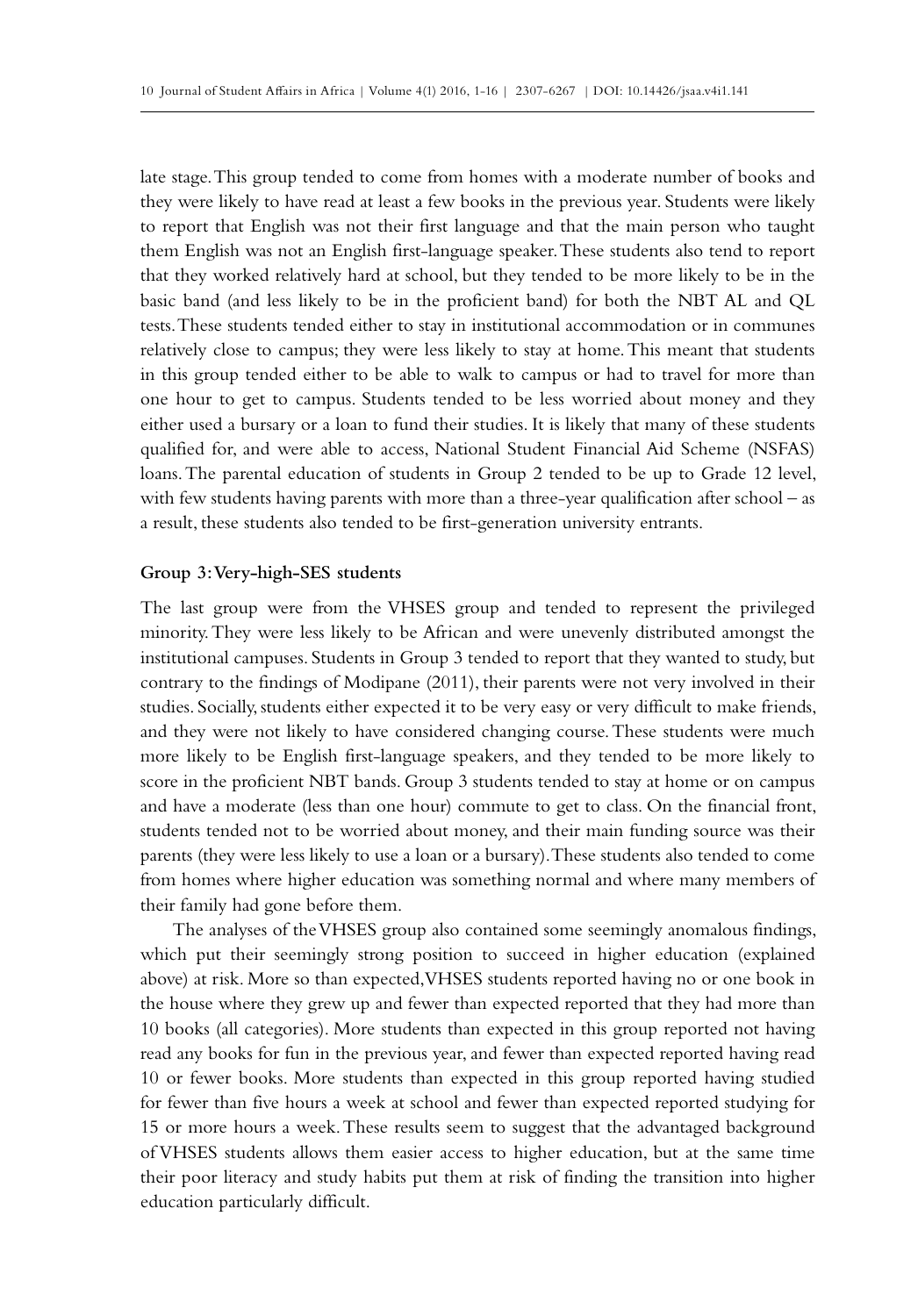# *Conclusion*

Although it is difficult for institutions to address the financial problems that students experience directly, detailed early advice may be one possible strategy to lessen the impact of a lack of financial resources on student success. Students who anticipate the financial struggles they could encounter before they arrive are a lot more likely to persist when compared with those who are surprised by this challenge (Hawley & Harris, 2005, p. 133).

Although it is a well-known fact that SES in South Africa is unequally divided and still strongly delineated along racial lines, these conclusions in themselves can often obscure the truth about the challenges that students from different SES groups face. It is clear that both poverty (and its effects) and wealth (and its effects) create very high levels of inequality in an entering cohort, as well as in their experiences of higher education.

From these findings, it becomes clear that each of the broad SES groups brings its own strengths and weaknesses to the higher education endeavour. Students from the very low SES band come with many obstacles, but they also have unexpected strengths (such as literacy-friendly home and school environments). These students are most likely to drop out because of financial reasons and they seem to have less access to NSFAS than groups that are slightly higher on the SES ladder. Students in the middle group tend to be less worried about money and able to access external funding, but they seem to be less well prepared from social background, schooling and academic perspectives. Students in the VHSES group, on the other hand, seem to bring potential strengths, but their academic and literacy habits as well as parental support and commitment seem to be lacking.

These different descriptions – drawn from the University of Johannesburg – clearly show why a one-size-fits-all approach to student support and development will not work. This also holds important implications for many other South African institutions, as their student populations are increasingly representative of the country's population. As is the case with regards to many other attributes, students from different SES levels clearly have different needs, and institutions of higher learning should customise their interventions to the identified needs of these groups.

#### *References*

- Agresti, A., & Finlay, B. (2009). *Statistical Methods in the Social Sciences.* (4th ed.). New Jersey, USA: Pearson International Edition.
- Astin, A. (2005). Making sense out of degree completion rates. *Journal of College Student Retention*, 7(1–2), pp. 5–17.
- Berkovitz, R.A. & O'Quin, K. (2006). Predictors of graduation of readmitted "at-risk" college students. *Journal of College Student Retention*, 8(2), 199–214.
- Braunstein, A.W., Lesser, M. & Pescatrice, D.R. (2008). The impact of a program for the disadvantaged on student retention. *College Student Journal*, 42(1), 36–40.
- Breier, M. (2010). From "financial considerations" to "poverty": Towards a reconceptualization of the role of finances in higher education student drop-out. *Higher Education*, 60, 657–670.
- Caison, A.L. (2005). Determinants of systemic retention: Implications for improving retention practice in higher education. *Journal of College Student Retention*, 6(4), 425–441.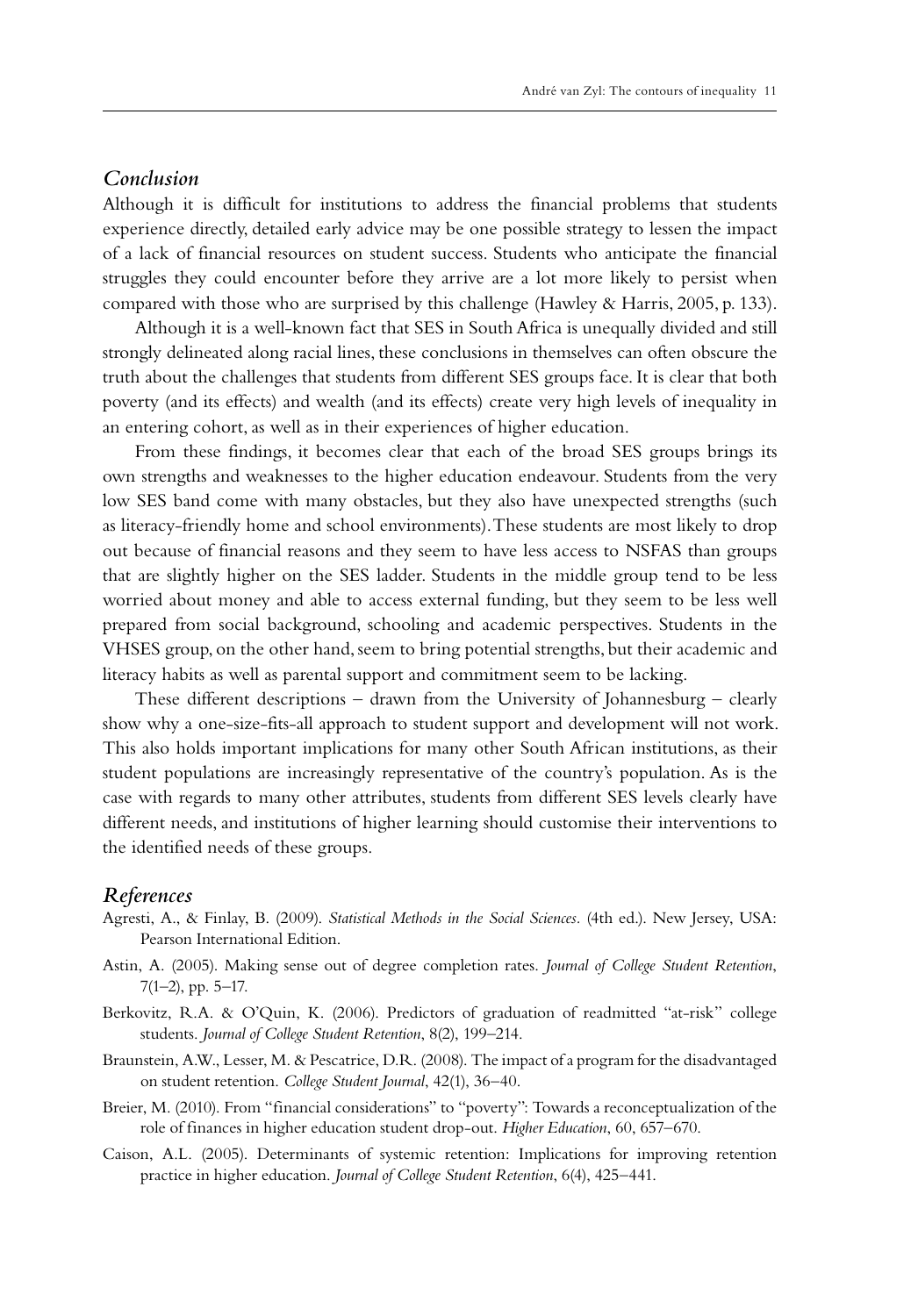- Council on Higher Education (CHE) (2013). *A proposal for undergraduate curriculum reform in South Africa: The case for a flexible curriculum structure.* CHE publication: Pretoria.
- De Beer, K.J. (2006). Open access, retention and throughput at Central University of Technology. *South African Journal of Higher Education*, 20(1), 33–47.
- Hawley, T.H. & Harris, T.A. (2005). Student characteristics related to persistence for first year community college students. *Journal of College Student Retention*, 7(1–2), 117–142.
- Hausmann, L.R.M., Schofield, J.W. & Woods, R.L. (2007). Sense of belonging as a predictor of intentions to persist among African American and white first year college students. *Research in Higher Education*, 48(7), 803–839.
- Hinkle, D.E., Wiersema, W. & Jurs, S.G. (1988). *Applied Statistics for the Behavioural Sciences.* Boston: Houghton Mifflin.
- Isaak, M.I., Graves, K.M. & Mayers, B.O. (2006). Academic, motivational and emotional problems identified by college students in academic jeopardy. *Journal of College Student Retention*, 8(2), 171–183.
- Jones, B., Coetzee, G., Bailey, T. & Wickham, S. (2008). *Factors that facilitate success for disadvantaged higher education students: An investigation into approaches used by REAP, NSFAS and selected higher education institutions (Executive summary)*. Athlone, SA: Rural Education Access Programme.
- Johnston, V. & MacLeod, L. (2004). *Using a research-led approach to informing retention strategies for students from low income and lower socio-economic groups*. Internal Napier University publication. Retrieved 16 June 2007 from www.napier.ac.uk/qes/studentretentionproject/SRPhome.asp.
- Kreysa, P.G. (2006). The impact of remediation on persistence of under-prepared college students. *Journal of College Student Retention*, 8(2), 251–270.
- Kuh, G.D., Kinzie, J., Buckley, J.A., Bridges, B.K. & Hayek, J.C. (2007). *Piecing together the student success puzzle: Research propositions, and recommendations.* Association for the Study of Higher Education (ASHE) Report, 32(5), 200 pp.
- Letseka, M., Breier, M. & Visser, M. (2009). Poverty, race and student achievement in seven higher education institutions. In: M. Letseka, M. Cosser, M. Breier & M. Visser (Eds), *Student Retention and Graduate Destination: Higher Education and Labour Market Access and Success,* pp. 25–40. Cape Town: HSRC Press.
- Manik, S. (2014). Shifting the discourse: Student departure in the context of relative deprivations. *South African Journal of Higher Education*, 28(1), 148–163.
- Martins, J.H. (2006). Household cash expenditure by living standards group. *Journal of Family Ecology and Consumer Sciences*, 34, 1–9.
- McLoughlin, II, P.J. (2012). The transition experiences of high-achieving, low-income undergraduates in an elite college environment. *Journal of the First-Year Experience & Students in Transition*, 24(2), 9–32.
- Modipane, M.C. (2011). Initial experiences of first entering students at the University of Limpopo: Implications for coping with academic work/studies. *South African Journal of Higher Education*, 25(8), 1592–1607.
- Pallant, J. (2005). *SPSS Survival Manual: A Step by Step Guide to Data Analysis Using SPSS Version 12*. Maidenhead, UK: Open University Press.
- Reason, R.D. (2009). An examination of persistence research through the lens of a comprehensive conceptual framework. *Journal of College Student Development*, 50(6), pp. 659–682.
- Schreiber, B., Leuscher-Mamashela, T. & Moja, V. (2014). Tinto in South Africa: Student integration, persistence and success, and the role of student affairs. *Journal of Student Affairs in Africa*, 2(2), i–v.